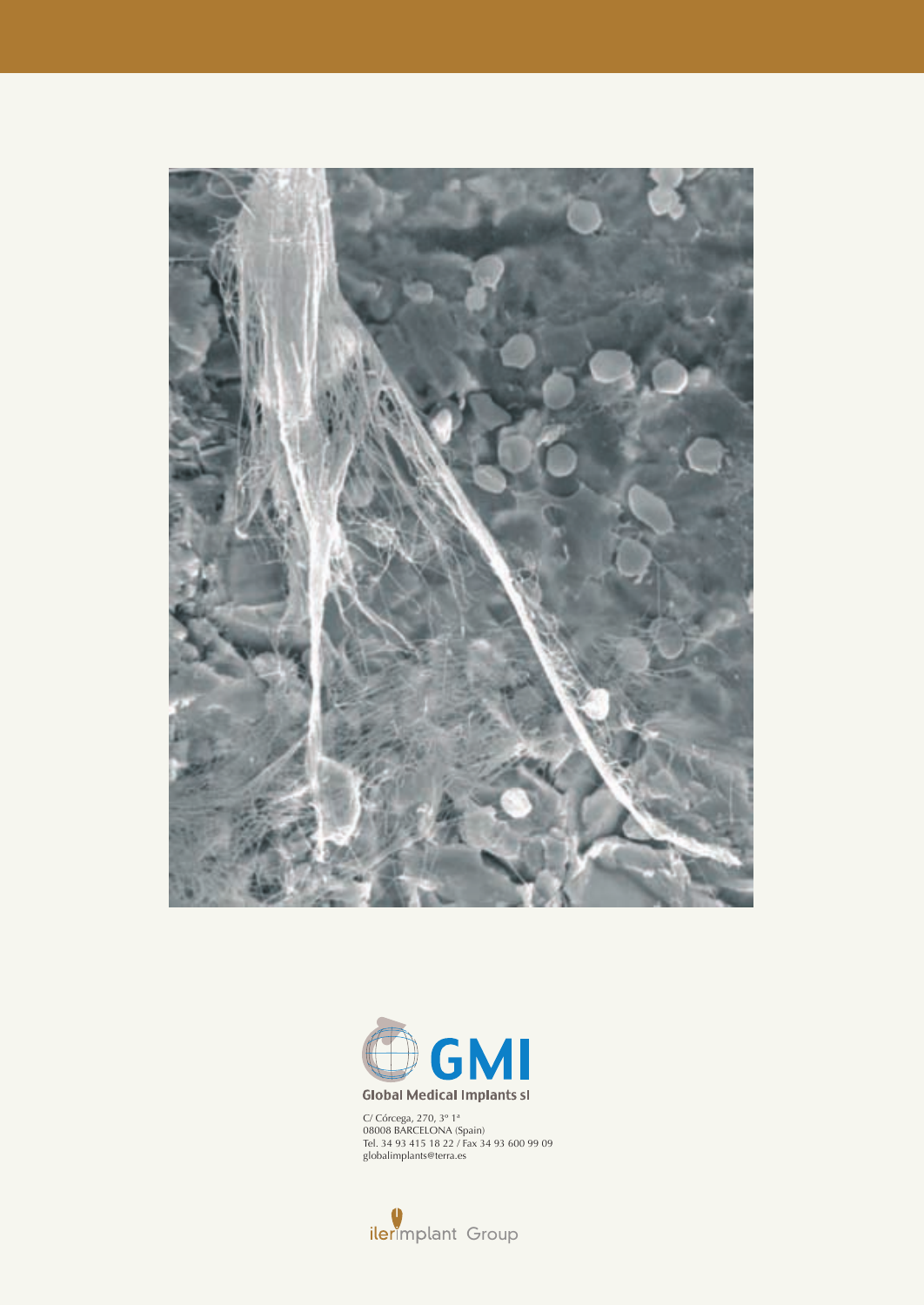# STUDY OF IMPLANT MATERIALS AND THEIR BIOLOGICAL COMPATIBILITY **CHARACTERISTICS**

applying microscopy and microanalysis techniques



ilerimplant Group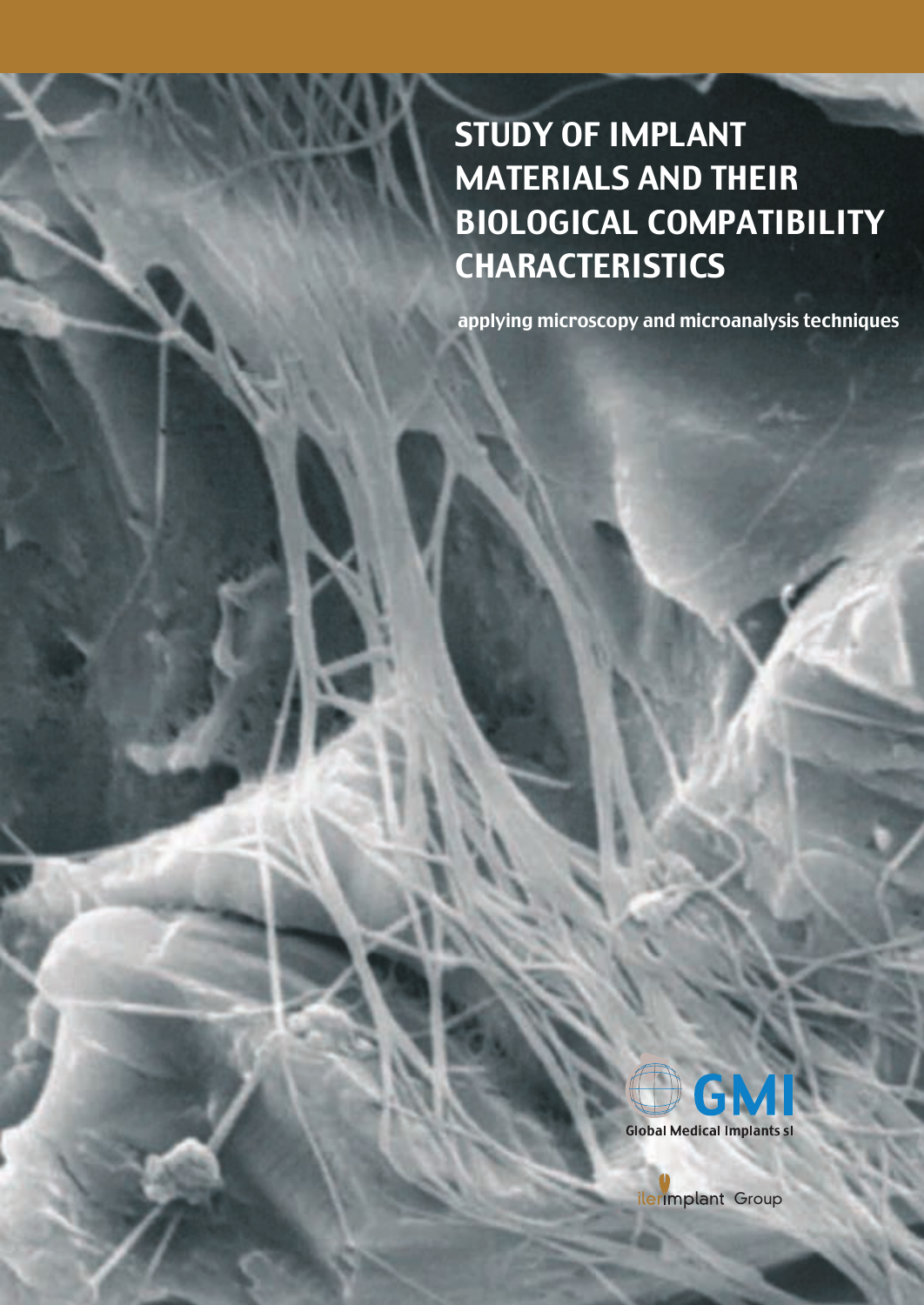#### Surface of the implant

Many studies have shown that a greater percentage of bone apposition occurs on implants that have a rough surface than on machined ones, so that there is correlation between **roughness** values and boneimplant contact. If we also consider that the early increase in bone apposition around the implant increases its primary stability, it should clearly be indicated that the **surface of the implant** must be rough, in order to optimize both the biological response to the implant and its own primary stability. Many rough surfaces are used with the approval of the FDA, EC and other bodies, but, in our judgment, the surface of the **GMI-Ilerimplant implant** has a series of properties that make it a very appropriate choice.

• Firstly, it is a pure **titanium oxide** surface, without the involvement of another series of factors in its manufacture that could lead to contamination.

• In addition, both the **roughness** and surface area are ideal, ensuring very good bone tissue apposition in accordance with the micromorphological topography.

• Finally, pores have been created on the surface of the implants in the form of **craters** with a diameter of 20 micrometres encouraging osteoblast cells to settle and fix, leading to synthesis in bone tissue formation.

# Micromorphological study of the surface of Phoenix (GMI-Ilerimplant) dental implants

In this case, the Scanning Electron Microscopy – SEM – technique was applied. This technique has been used to view the exterior micromorphology of the implant.



*Scanning Electron Microscope DSM 940A Zeiss, with (EDS) Oxford Link ISIS microanalysis system at the Electron Microscopy Service of the University of Lleida*





Front and back page pictures obtained by scanning electron microscopy. Direct contact is shown between the porous surface of the Phoenix implant and the recently formed bone cells. The growth of these cells causes rapid bone growth, better implant stability and perfect long-term osseointegration.

**Note:** Dr. J. Wierzchos holds a PhD in Chemical Science by the Polish Academy of Sciences, and is a collaborator-researcher in various national and international projects, including NASA and CSIC projects, among others.

Results of collaboration between: **Electron Microscopy Service, University of Lleida, and GMI-Ilerimplant**

December 2005 **Dr. Jacek Wierzchos** University of Lleida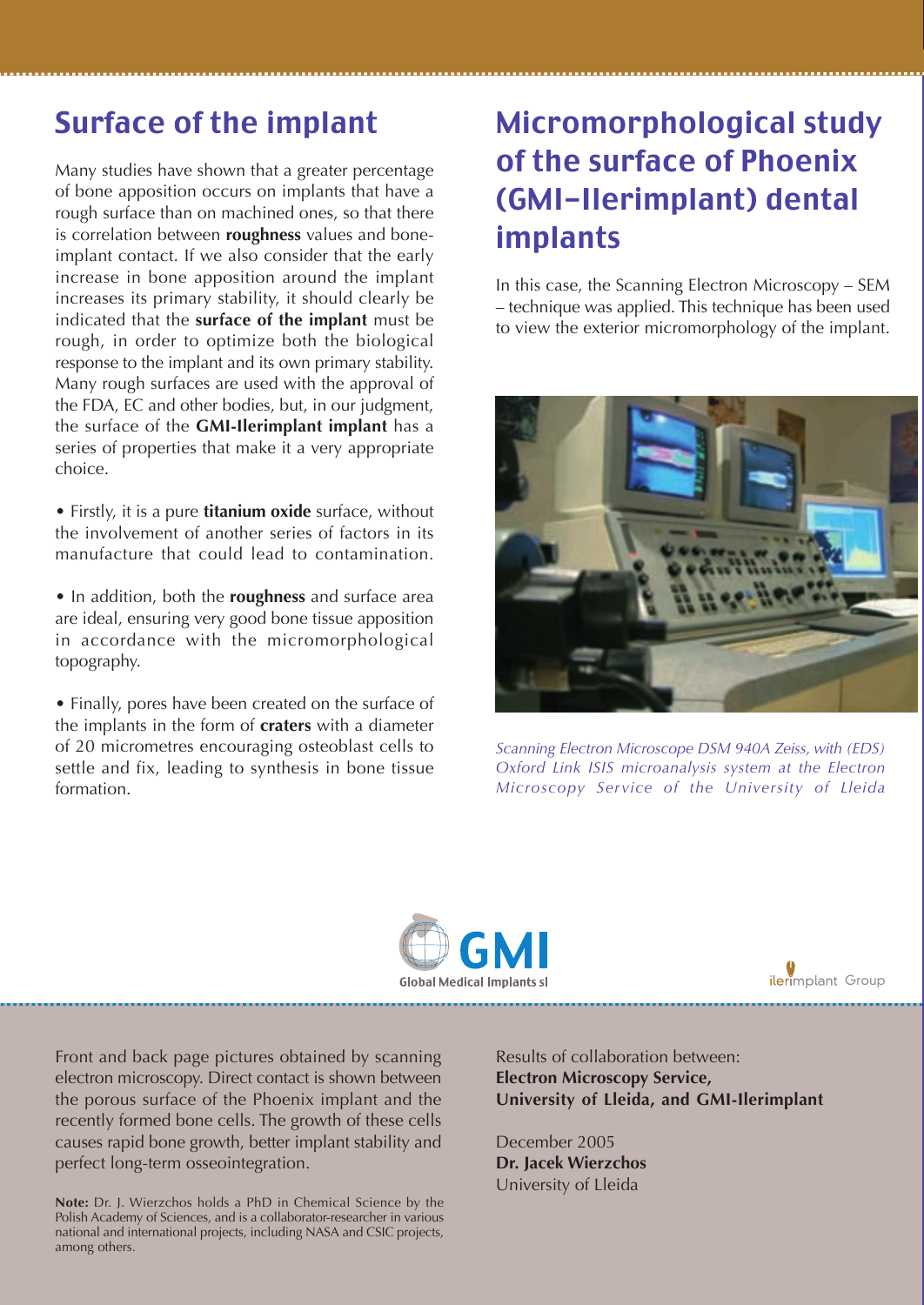### SEM: view of the implant surface



*SEM microphotograph of the implant SEM microphotograph of the implant*





*SEM microphotograph of the implant Detail of the implant surface*







*Detail of the implant surface Detail of the implant surface*





*Results of microanalysis using the energy dispersal X-ray (EDS) of the surface of an Ilerimplant implant. Titanium oxide.*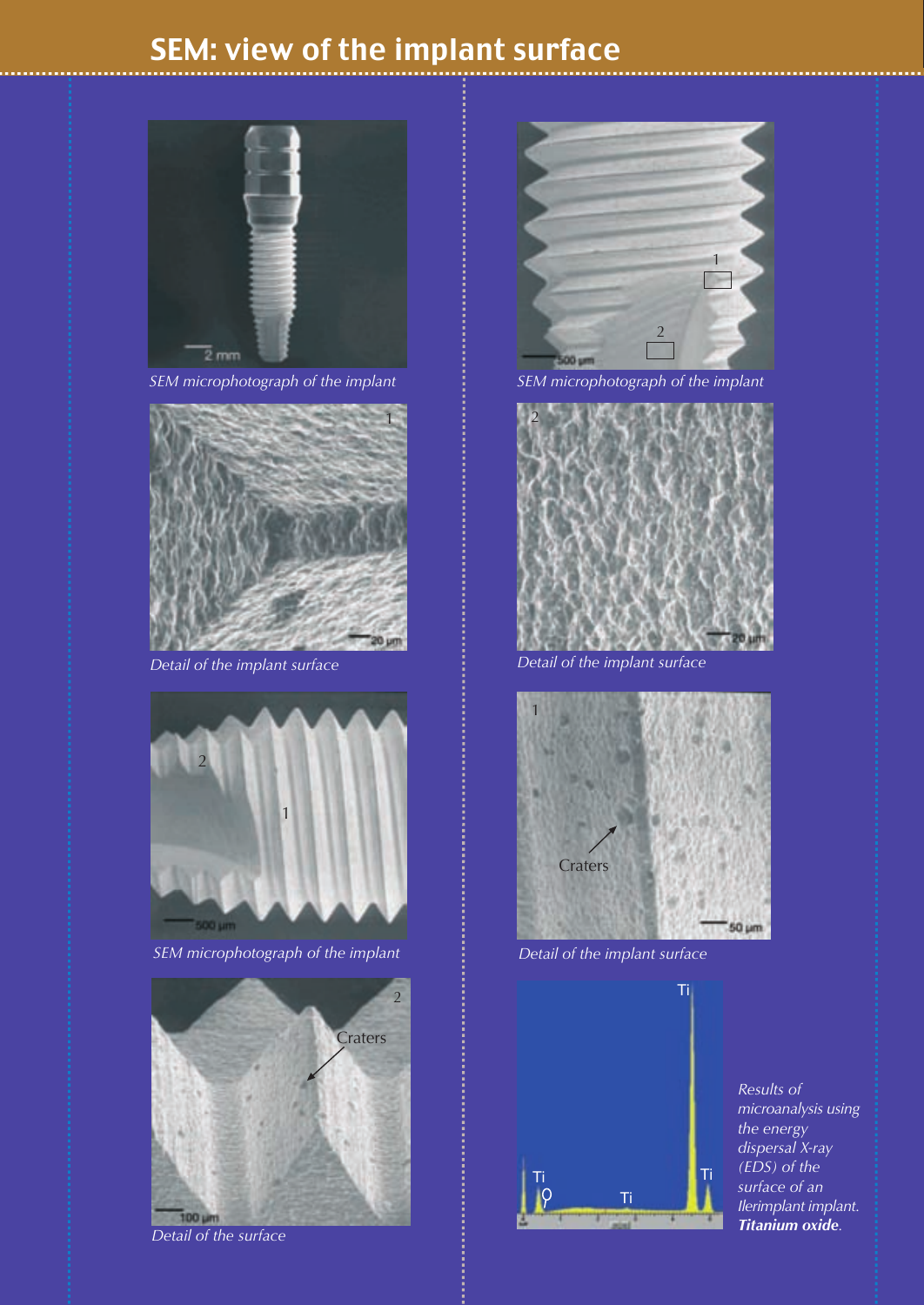# "Stereo" 3D images view of the implant surface obtained with the SEM technique

The new feature of this study has been to view the implant surface in "stereo" 3D image mode using coloured glasses.

"Stereo" (3D) images











*SEM microphotographs of the PHOENIX implant. Surface roughness with craters*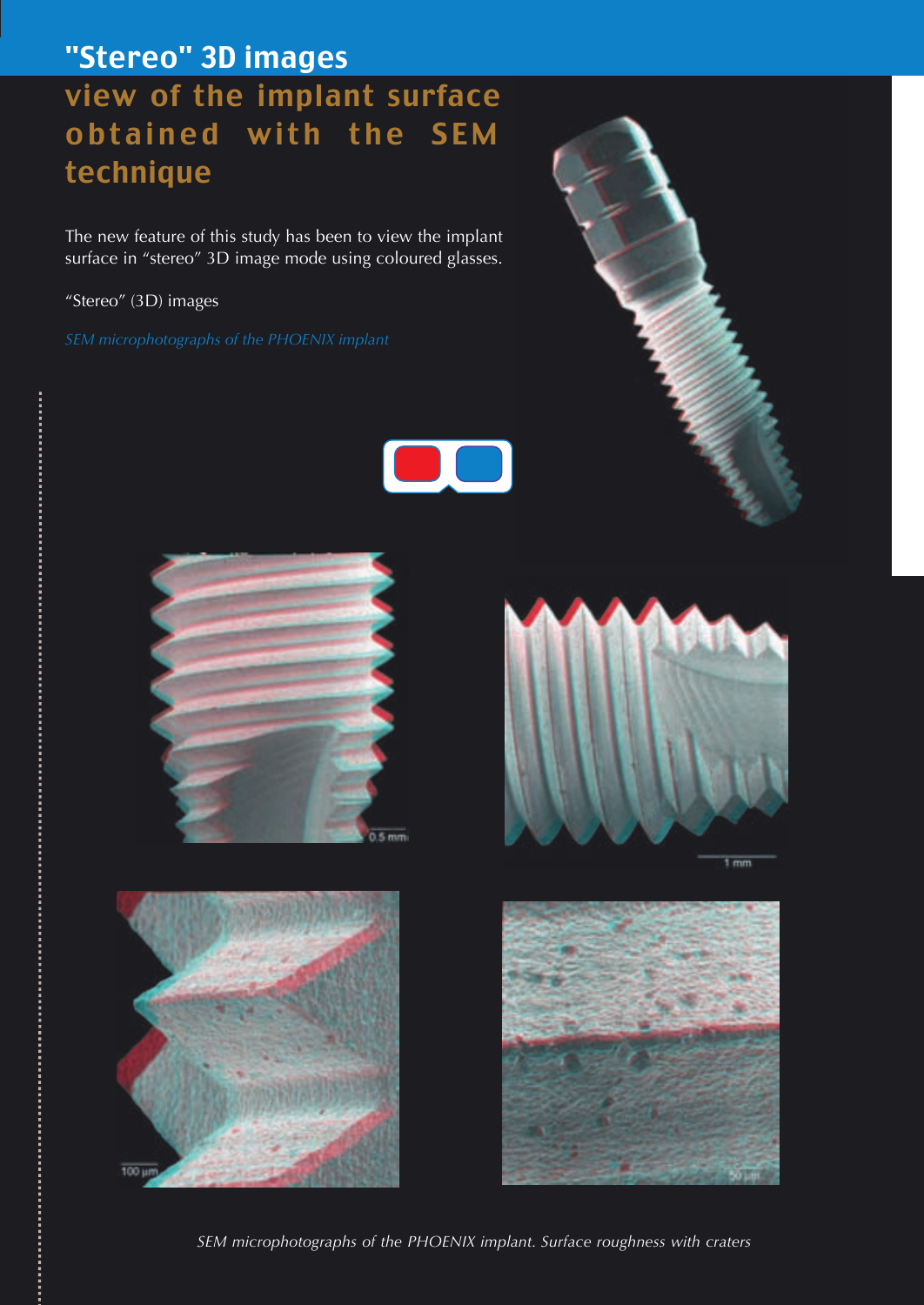## Study of the surface roughness of GMI-Ilerimplant implants

The Confocal Laser Scanning Microscopy (CLSM) technique was applied in this study.

Using the CLSM technique, it is possible to analyse and compare the roughness of the implants.

The values that describe the surface topography (roughness) of the implant are: **zm = average height Rq = average roughness (standard deviation) Rt = average roughness (deviation of the arithmetic mean) Rmax = maximum surface roughness**

**Rz = average surface roughness**



#### CLSM: topographical study of the surface of the implant. Lens: 20x



#### CLSM: topographical study of the surface of the implant. Lens: 63x





Roughness values

| zm:   | $15.2 \mu m$ |
|-------|--------------|
| Rq:   | $2.71 \mu m$ |
| Ra:   | $1.56 \mu m$ |
| Rt:   | $19.7 \mu m$ |
| Rmax: | $19.4 \mu m$ |
| Rz:   | 18.7 $\mu$ m |

zm:

Rt: Rmax: 19.4 µm Rz:



Map image Gradient image - CLSM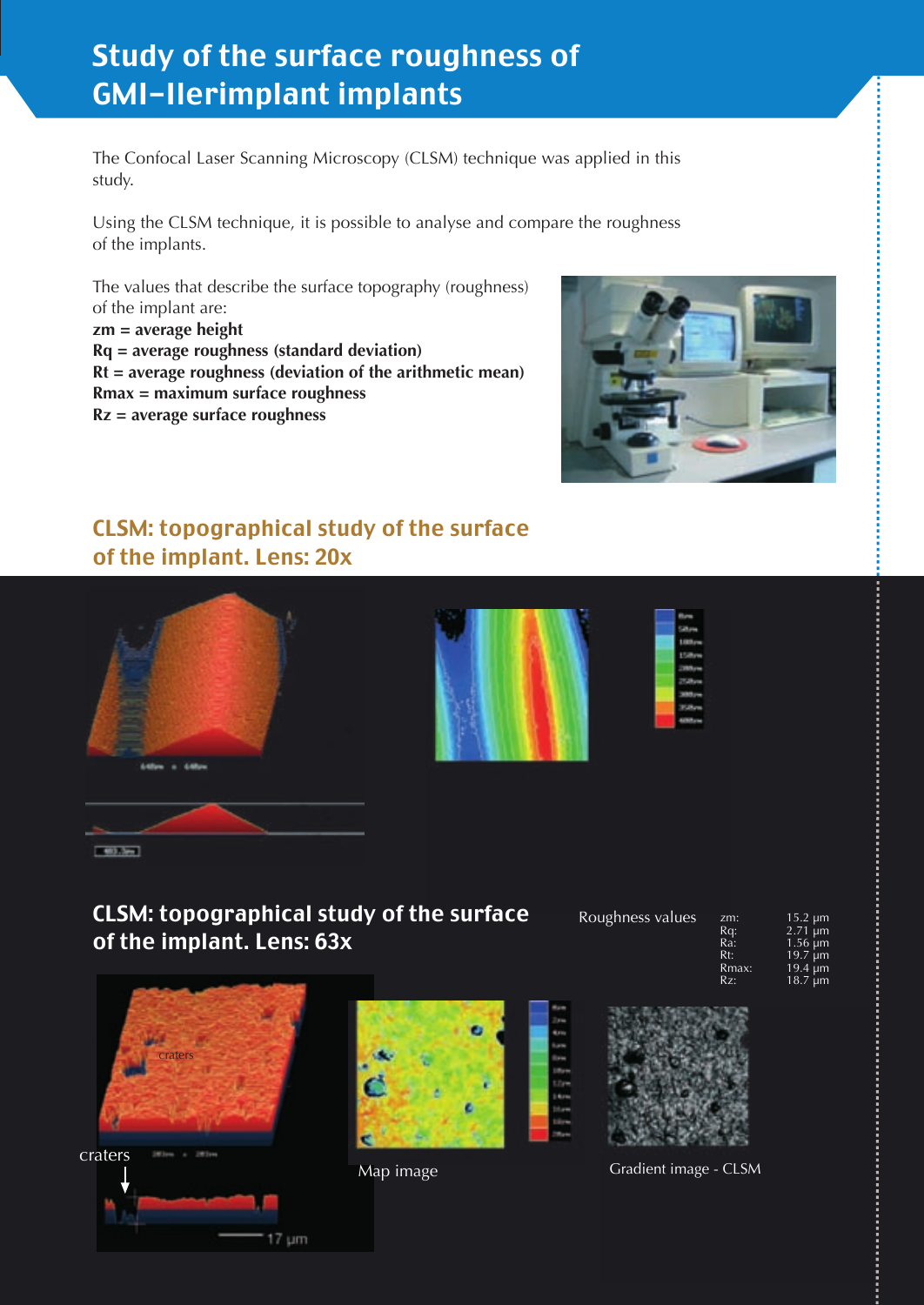### Study of the osseointegration of GMI-Ilerimplant implants with bone tissue

GMI-Ilerimplant and the UdL's Electron Microscopy Service have established cooperation with the Department of Gastrointestinal Physiology the Kielanowski Institute of Animal Physiology and Nutrition the Polish Academy of Sciences, Poland. Head of tests in Poland: Dr. Adam Kiciak.

The main aim of this collaboration is a detailed study of the osseointegration of the implants produced by GMI-Ilerimplant in experiments with animals (pigs). Very few companies try to establish the quality of their products through clinical trials with animals. So far, the results obtained confirm that PHOENIX implants achieve perfect osseointegration.

Here we show images of Phoenix implants covered with bone tissue obtained by the Scanning Electron Microscopy (SEM) technique.

The implants for this study were implanted in pigs and extracted after 8 weeks. After extraction, the implants with bone tissue were immediately processed and then observed using the SEM DSM940 Zeiss microscope.

In some cases, micro-analytical data have been obtained in the form of element distribution maps using the EDS microanalysis system (energy dispersive X-ray spectroscopy) Oxford Link ISIS.



*Preparing for the operation - fitting implants at the facilities of the Institute of Animal Physiology and Nutrition (PAN), Poland.*



*Phoenix implant recovered 8 weeks after fitting, to analyse its osseointegration. Image obtained by light microscopy. The new bone tissue formed can clearly be seen adhering to the implant surface.*



*Phoenix implant after fitting for the osseointegration study.*



*Diagram showing good osseointegration: new bone tissue formed on the implant: osteoblast cells, red blood cells and fibrin can be observed. The SEM images (right) confirm the good osseointegration of the Phoenix implants.*